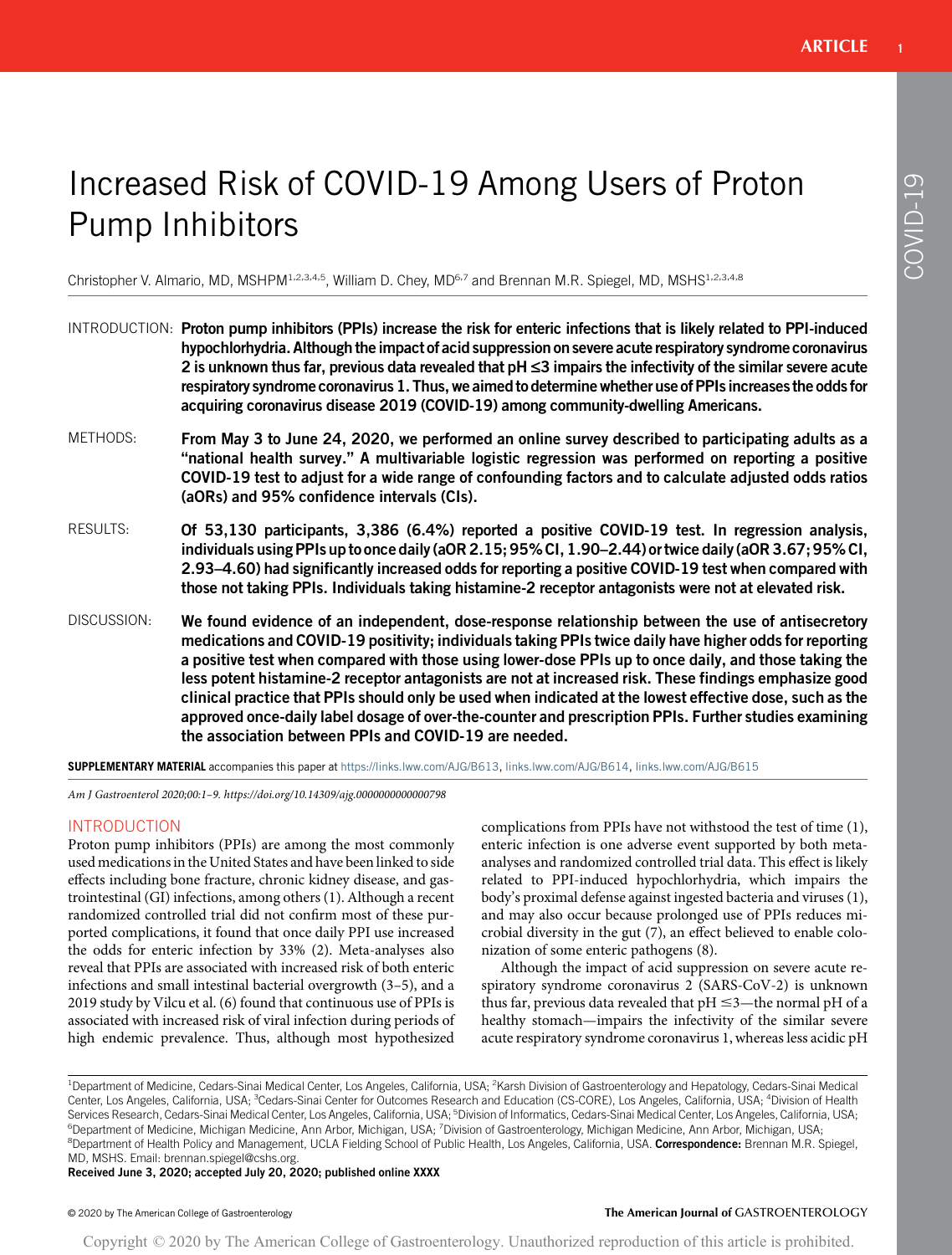in the range achieved with PPI therapy does not inactivate the virus (9). This is relevant because SARS-CoV-2 can enter the body not only through the respiratory system but also through the GI system (10,11). The virus uses the angiotensin-converting enzyme-2 receptor, which is widely expressed throughout the intestinal tract (12), to rapidly invade and replicate within enterocytes (13). Once SARS-CoV-2 colonizes the GI tract, it can lead to gastritis, enteritis, and colitis (10,14), and a recent report posted by the US Centers for Disease Control and Prevention documented evidence of infectious virus—not just viral RNA—in the stool from a patient with severe coronavirus disease 2019 (COVID-19) infection (15). Similarly, another study also described finding "live" virus in the feces (16). Other reports reveal that nearly half of patients with COVID-19 have viral RNA in their stool (17), at times when not concurrently found in the respiratory tract (18), and research suggests that monitoring SARS-CoV-2 levels in sewage may provide a lead-time indicator for COVID-19 cases and hospitalizations within a community (19–22); this technique is now being tested by municipalities around the world. Taken together, this body of research, in addition to other studies (23,24), strongly implicates the GI system as a major portal for SARS-CoV-2 infection.

In addition, because the gut is the largest immune organ in the body and can host colonies of rapidly replicating SARS-CoV-2 (13), there is concern that the virus could spread beyond the GI tract not only by causing digestive symptoms but also by seeding infection or promoting inflammation in other organ systems, including the respiratory tract via a "gut-lung axis" (11,25,26). Previous research with the Middle East Respiratory Syndrome coronavirus found that pretreating mice with pantoprazole, a PPI, showed "exaggerated" evidence of not only enteric infection but also revealed epithelial degeneration in the small bowel. Notably, the virus was subsequently found to emerge in lung tissue. The authors note that the spread of virus from intestine to lungs indicates "development of sequential respiratory infection" after inoculating the stomach—not the lungs—with a coronavirus that uses the angiotensin-converting enzyme-2 receptor to gain gut entry into the body (26). Other investigators posit that SARS-CoV-2's disruption of the epithelial layer can lead to release of endotoxins and microbial metabolites that subsequently trigger inflammation and cytokine release in distant organs, such as the lungs (11,25). Because PPIs may undermine the gastric barrier to SARS-CoV-2 entry and reduce microbial diversity in the gut, coupled with the established link between PPIs and GI infection shown in meta-analyses  $(3-5)$  and randomized controlled trial data (2), it is possible that PPIs might also increase the risk for COVID-19, a hypothesis previously posed by other researchers (27,28). In this study, we further investigated the potential link between PPIs and COVID-19 in a nationwide survey of Americans.

#### METHODS

To test our a priori hypothesis, based on a foundation of biological plausibility, we used data from an online, self-administered survey of Americans collected from May 3 to June 24, 2020. We collaborated with an online survey research firm (Cint; [www.cint.com](http://www.cint.com/)) that sought to recruit a nationwide, representative sample based on US Census data on age, sex, and region. The Cint research panels have been widely used by investigators across the globe on a range of studies, including GI research supported by the National Institutes of Health and the Rome Foundation (29–37). The Cint platform complies with European Society for Opinion and Marketing Research, Market Research Society, Advertising Research Foundation, Marketing Research and Intelligence Association, American Marketing Association, Association of Market and Social Research Organizations, and Insight Association standards for quality control and fraud detection of survey respondents. Details regarding the Cint Quality Charter may be found at this website: [www.cint.com/quality](https://www.cint.com/quality). The authors have no relationship, financial or otherwise, with Cint. Adult panelists received an email inviting them to complete a "national health survey," which was administered solely in English. The Cedars-Sinai Institutional Review Board approved this study (Pro56183).

All participants who were 18 years of age or older were eligible for the study. Respondents were first shown a list of common GI symptoms, and those endorsing a history of abdominal pain or discomfort, acid reflux, heartburn, or regurgitation were separately asked about any current PPI and/or histamine-2 receptor antagonist (H2RA) use. For those currently taking PPIs and H2RAs, we assessed their frequency and duration of use. We also examined whether respondents were tested for COVID-19; those with a positive test were asked about new symptoms they experienced, if any, at the time of diagnosis, including ageusia, anosmia, GI (abdominal pain, diarrhea, and nausea/vomiting), respiratory, or systemic symptoms. Individuals taking a PPI or H2RA for  $\leq$  1 month and who were diagnosed with COVID-19 at least 2 months before survey completion were classified as nonusers to help reduce the risk of protopathic bias.

All statistical analyses were performed in Stata 13.1 (StataCorp LP, College Station, TX), and a 2-tailed  $P$  value  $< 0.05$  was considered statistically significant. We performed a multivariable logistic regression on reporting a positive COVID-19 test to adjust for a wide range of potentially confounding factors and to calculate adjusted odds ratios (aORs) and 95% confidence intervals (CIs). Among respondents who were COVID-19 positive, we also conducted a regression model on the presence of GI symptoms associated with COVID-19 (abdominal pain, diarrhea, nausea/ vomiting). Both regression models included PPI and H2RA exposures and relevant demographic, socioeconomic, lifestyle, and comorbidity variables.

#### RESULTS

Overall, 264,058 individuals were invited by Cint to complete the survey, of whom 128,847 (48.8%) accessed the site. Of the 86,602 eligible respondents who completed the survey, 53,130 (61.3%) noted previous abdominal pain or discomfort ( $n = 36,498, 68.7\%$ ), acid reflux or heartburn ( $n = 39,969, 75.2\%$ ), or regurgitation ( $n =$ 25,522, 48.0%) and were thus asked about use of antisecretory medications. The study cohort's demographics are shown in Table 1 with comparisons to the general US population noted in Table 1, Supplementary Digital Content 1, [http://links.lww.com/](http://links.lww.com/AJG/B613) [AJG/B613](http://links.lww.com/AJG/B613). The cohort resembled the general US population across most sociodemographic strata with the notable exception of age 60 years and older (29.8% of US population; 13.3% of cohort).

We found that 3,386 participants (6.4%) reported a positive COVID-19 test; Table 1 presents the demographics of those who tested positive. Because this study was conducted between early May and late June 2020, during a time of dynamic epidemiologic changes in the COVID-19 pandemic in America, we divided the cohort into first half vs second half groups to examine potential differences in the study population over time (see Table 2, Supplementary Digital Content 2,<http://links.lww.com/AJG/B614>). The data revealed shifts in the respondent profile as the study

#### The American Journal of GASTROENTEROLOGY **Annual American Journal of GASTROENTEROLOGY VOLUME 00 | MONTH 2020** [www.amjgastro.com](http://www.amjgastro.com)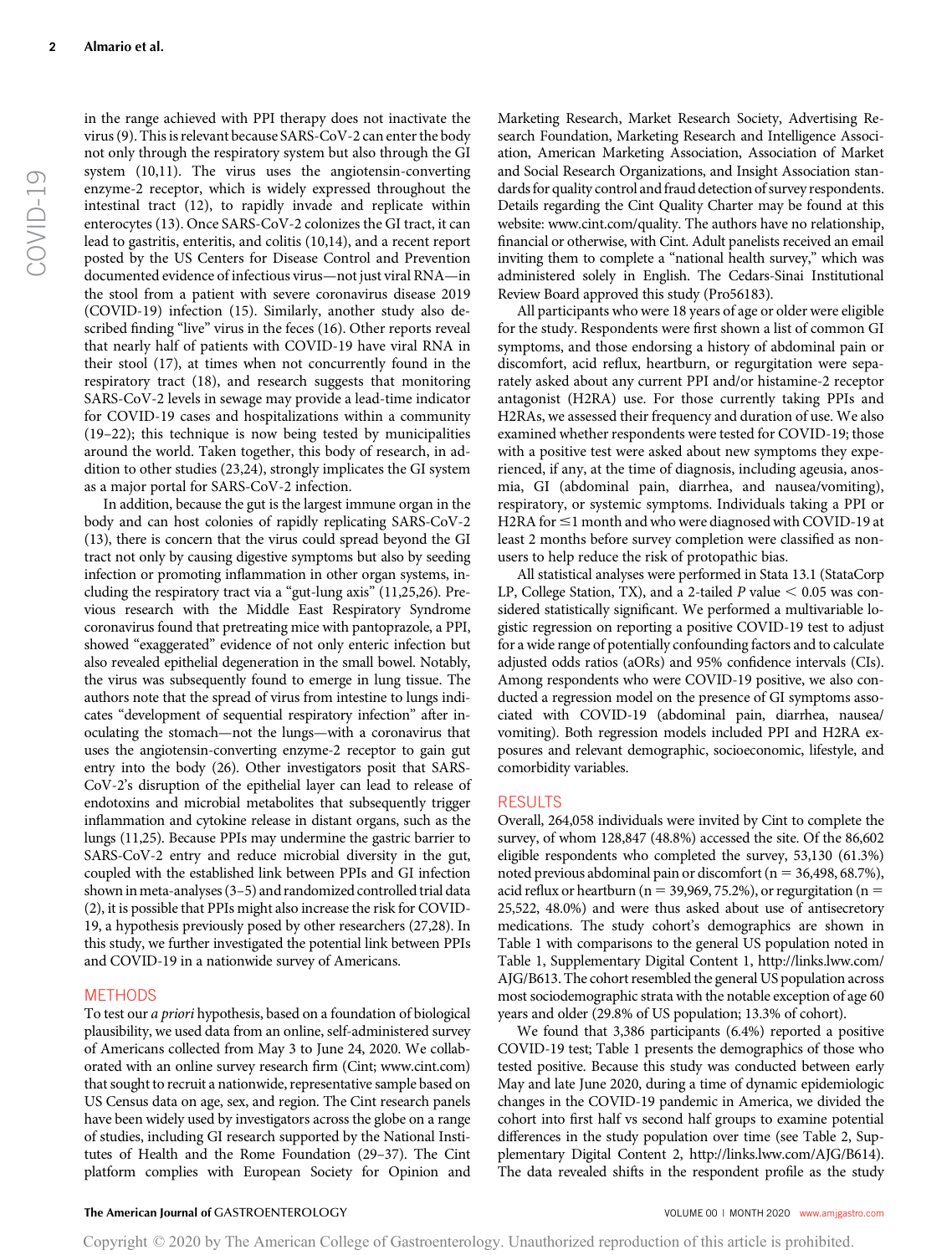| Table 1. Demographics of the study cohort                                                            |                                          |                                                         |  |  |
|------------------------------------------------------------------------------------------------------|------------------------------------------|---------------------------------------------------------|--|--|
| Variable                                                                                             | <b>Overall cohort</b><br>$(N = 53, 130)$ | <b>Tested positive</b><br>for COVID-19<br>$(n = 3,386)$ |  |  |
| Age, yr                                                                                              |                                          |                                                         |  |  |
| $18 - 29$                                                                                            | 12,064 (22.7)                            | 385 (11.4)                                              |  |  |
| $30 - 39$                                                                                            | 14,400 (27.1)                            | 2,524 (74.5)                                            |  |  |
| $40 - 49$                                                                                            | 10,498 (19.8)                            | 320(9.5)                                                |  |  |
| $50 - 59$                                                                                            | 9,078 (17.1)                             | 106(3.1)                                                |  |  |
| ≥60                                                                                                  | 7,090 (13.3)                             | 51(1.5)                                                 |  |  |
| <b>Sex</b>                                                                                           |                                          |                                                         |  |  |
| Male                                                                                                 | 25,492 (48.0)                            | 1,168 (34.5)                                            |  |  |
| Female                                                                                               | 27,071 (51.0)                            | 2,192 (64.7)                                            |  |  |
| Prefer not to say                                                                                    | 567(1.1)                                 | 26 (0.8)                                                |  |  |
| Race/ethnicity                                                                                       |                                          |                                                         |  |  |
| Non-Hispanic white                                                                                   | 34,401 (64.8)                            | 624 (18.4)                                              |  |  |
| Non-Hispanic black                                                                                   | 4,261 (8.0)                              | 119 (3.5)                                               |  |  |
| Latinx                                                                                               | 8,115 (15.3)                             | 2,360 (69.7)                                            |  |  |
| Non-Hispanic Asian                                                                                   | 2,388(4.5)                               | 48 (1.4)                                                |  |  |
| Other/prefer not to say                                                                              | 3,965(7.5)                               | 235 (6.9)                                               |  |  |
| <b>Education level</b>                                                                               |                                          |                                                         |  |  |
| High school degree or less                                                                           | 15,248 (28.7)                            | 2,357 (69.6)                                            |  |  |
| Some college                                                                                         | 13,499 (25.4)                            | 299 (8.8)                                               |  |  |
| College degree                                                                                       | 17,470 (32.9)                            | 506 (14.9)                                              |  |  |
| Graduate degree                                                                                      | 6,913 (13.0)                             | 224 (6.6)                                               |  |  |
| Marital status                                                                                       |                                          |                                                         |  |  |
| Married                                                                                              | 24,547 (46.2)                            | 2,752 (81.3)                                            |  |  |
| Not married                                                                                          | 28,583 (53.8)                            | 634 (18.7)                                              |  |  |
| Employment status                                                                                    |                                          |                                                         |  |  |
| Not employed (unemployed,<br>on disability, on leave of absence<br>from work, retired, or homemaker) | 19,906 (37.5)                            | 697 (20.6)                                              |  |  |
| Employed or student                                                                                  | 33,224 (62.5)                            | 2,689 (79.4)                                            |  |  |
| Total household annual income                                                                        |                                          |                                                         |  |  |
| $≤$ \$50,000                                                                                         | 22,489 (42.3)                            | 495 (14.6)                                              |  |  |
| \$50,001-\$100,000                                                                                   | 15,721 (29.6)                            | 309 (9.1)                                               |  |  |
| \$100,001-\$200,000                                                                                  | 8,146 (15.3)                             | 380 (11.2)                                              |  |  |
| $\geq$ \$200,001                                                                                     | 3,950(7.4)                               | 2,151 (63.5)                                            |  |  |
| Prefer not to say                                                                                    | 2,824 (5.3)                              | 51(1.5)                                                 |  |  |
| Body mass index (kg/m <sup>2</sup> )                                                                 |                                          |                                                         |  |  |
| Normal or underweight<br>$(<\!\!25)$                                                                 | 20,591 (38.8)                            | 2,554 (75.4)                                            |  |  |
| Overweight (25-29.9)                                                                                 | 14,879 (28.0)                            | 266 (7.9)                                               |  |  |
| Obese $(\geq 30)$                                                                                    | 17,554 (33.0)                            | 563 (16.6)                                              |  |  |
| Unknown                                                                                              | 106 (0.2)                                | 3(0.1)                                                  |  |  |
| Current smoking status                                                                               |                                          |                                                         |  |  |
| Not at all                                                                                           | 36,528 (68.8)                            | 461 (13.6)                                              |  |  |

| <b>Variable</b>                                                                                                                                                                                                            | <b>Overall cohort</b><br>$(N = 53, 130)$ | <b>Tested positive</b><br>for COVID-19<br>$(n = 3,386)$ |  |  |  |
|----------------------------------------------------------------------------------------------------------------------------------------------------------------------------------------------------------------------------|------------------------------------------|---------------------------------------------------------|--|--|--|
| Some days                                                                                                                                                                                                                  | 4,649(8.8)                               | 451 (13.3)                                              |  |  |  |
| Every day                                                                                                                                                                                                                  | 11,953 (22.5)                            | 2,474 (73.1)                                            |  |  |  |
| Average alcohol use<br>per week                                                                                                                                                                                            |                                          |                                                         |  |  |  |
| No days                                                                                                                                                                                                                    | 26,468 (49.8)                            | 495 (14.6)                                              |  |  |  |
| $1 - 3$ days                                                                                                                                                                                                               | 19,386 (36.5)                            | 2,344 (69.2)                                            |  |  |  |
| 4-6 days                                                                                                                                                                                                                   | 4,641 (8.7)                              | 341 (10.1)                                              |  |  |  |
| Every day                                                                                                                                                                                                                  | 2,635(5.0)                               | 206(6.1)                                                |  |  |  |
| US region                                                                                                                                                                                                                  |                                          |                                                         |  |  |  |
| Northeast                                                                                                                                                                                                                  | 9,779 (18.4)                             | 321 (9.5)                                               |  |  |  |
| South                                                                                                                                                                                                                      | 22,175 (41.7)                            | 2,321 (68.5)                                            |  |  |  |
| <b>Midwest</b>                                                                                                                                                                                                             | 10,875 (20.5)                            | 205(6.1)                                                |  |  |  |
| West                                                                                                                                                                                                                       | 10,301 (19.4)                            | 539 (15.9)                                              |  |  |  |
| Insurance status                                                                                                                                                                                                           |                                          |                                                         |  |  |  |
| Insured                                                                                                                                                                                                                    | 47,010 (88.5)                            | 3,304 (97.6)                                            |  |  |  |
| Not insured                                                                                                                                                                                                                | 6,120 (11.5)                             | 82(2.4)                                                 |  |  |  |
| Has usual source<br>of care                                                                                                                                                                                                |                                          |                                                         |  |  |  |
| Yes                                                                                                                                                                                                                        | 41,089 (77.3)                            | 3,004 (88.7)                                            |  |  |  |
| <b>No</b>                                                                                                                                                                                                                  | 12,041 (22.7)                            | 382 (11.3)                                              |  |  |  |
| Rome IV irritable bowel<br>syndrome                                                                                                                                                                                        | 7,214 (13.6)                             | 438 (12.9)                                              |  |  |  |
| Celiac disease <sup>a</sup>                                                                                                                                                                                                | 1,430(2.7)                               | 214 (6.3)                                               |  |  |  |
| Gastroesophageal reflux<br>disease <sup>a</sup>                                                                                                                                                                            | 6,662 (12.5)                             | 109(3.2)                                                |  |  |  |
| Liver cirrhosis <sup>a</sup>                                                                                                                                                                                               | 1,227(2.3)                               | 182 (5.4)                                               |  |  |  |
| Crohn's disease <sup>a</sup>                                                                                                                                                                                               | 1,176(2.2)                               | 114 (3.4)                                               |  |  |  |
| Ulcerative colitis <sup>a</sup>                                                                                                                                                                                            | 911 (1.7)                                | 40(1.2)                                                 |  |  |  |
| Diabetes <sup>a</sup>                                                                                                                                                                                                      | 5,634 (10.6)                             | 243 (7.2)                                               |  |  |  |
| Human immunodeficiency virus/<br>acquired immunodeficiency<br>syndrome <sup>a</sup>                                                                                                                                        | 610(1.1)                                 | 54 (1.6)                                                |  |  |  |
| PPI exposure                                                                                                                                                                                                               |                                          |                                                         |  |  |  |
| No current PPI use                                                                                                                                                                                                         | 36,583 (68.9)                            | 752 (22.2)                                              |  |  |  |
| Daily PPI use or less                                                                                                                                                                                                      | 14,855 (28.0)                            | 2,436 (71.9)                                            |  |  |  |
| Twice daily PPI use                                                                                                                                                                                                        | 1,692 (3.2)                              | 198 (5.8)                                               |  |  |  |
| H2RA exposure                                                                                                                                                                                                              |                                          |                                                         |  |  |  |
| No current H2RA use                                                                                                                                                                                                        | 44,586 (83.9)                            | 2,828 (83.5)                                            |  |  |  |
| Daily H2RA use or less                                                                                                                                                                                                     | 7,387 (13.9)                             | 415 (12.3)                                              |  |  |  |
| Twice daily H2RA use                                                                                                                                                                                                       | 1,157(2.2)                               | 143 (4.2)                                               |  |  |  |
| Data are presented as n (%).<br>H2RA, histamine-2 receptor antagonist; PPI, proton pump inhibitor.<br><sup>a</sup> Respondents were asked whether they were ever diagnosed by a healthcare<br>provider with the condition. |                                          |                                                         |  |  |  |

COVID-19

COVID-19

#### Table 1. (continued)

#### © 2020 by The American College of Gastroenterology The American Journal of GASTROENTEROLOGY

Copyright © 2020 by The American College of Gastroenterology. Unauthorized reproduction of this article is prohibited.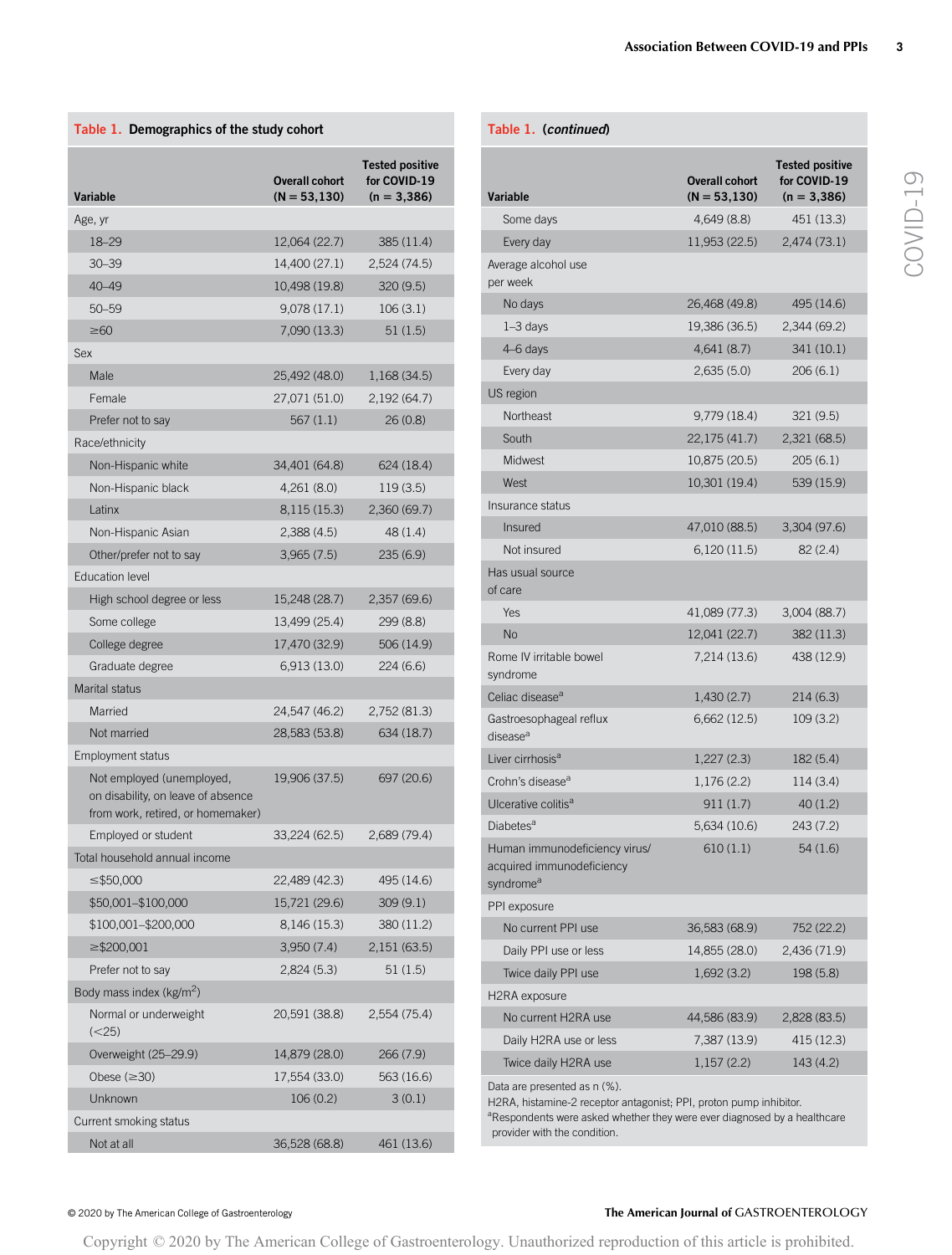progressed; the latter group was meaningfully different from the initial group across many sociodemographic characteristics. For example, in the first half of the survey period, the COVID-19 positivity rate was 2.5% and the overall demographics seemed more consistent with the overall US population. In the second half the self-reported positivity rate rose substantially. Similarly, as the study progressed, the COVID-19 population of survey takers became younger, more likely to be from the South region of the United States, more likely to be Latinx, less educated, and more likely to report a total annual household income  $\geq$ \$200,001. We comment on these demographic results further in the Discussion section.

In multivariable regression analysis across the full sample, PPI use was independently associated with increased odds for reporting a positive COVID-19 test, even after adjusting for a wide range of sociodemographic, lifestyle, and clinical variables (Table 2). When compared with individuals not using PPIs, those taking PPIs up to once daily (aOR 2.15; 95% CI, 1.90–2.44) or twice daily (aOR 3.67; 95% CI, 2.93–4.60) had significantly increased odds for reporting a positive COVID-19 test. Regarding H2RAs, which cause less hypochlorhydria than PPIs, use of lower-dose H2RAs was associated with slightly decreased odds for reporting a positive test while no association was seen for higher-dose H2RAs. In addition to PPI usage, we found that men (aOR 1.23; 95% CI, 1.10–1.38), everyday smokers (aOR 5.05; 95% CI, 4.39–5.80), non-Hispanic Blacks (aOR 1.80; 95% CI, 1.45–2.24), and Latinxs (aOR 3.54; 95% CI, 3.09–4.04) were significantly more likely to report being positive for COVID-19, consistent with previous data (38–45).

In another regression analysis among the overall cohort that included duration of antisecretory use, we found the following regarding PPI exposure: no current PPI use—reference; up to once-daily PPI for  $\leq$ 6 months—aOR 3.25 (95% CI, 2.81-3.77); up to once-daily PPI use for  $>6$  months—aOR 1.44 (95% CI, 1.22–1.70); twice daily PPI use for  $\leq$ 6 months—aOR 2.31 (95%) CI, 1.42-3.77); twice daily PPI use for  $>6$  months—aOR 3.81 (95% CI, 2.97–4.87).

Given the shifts in the COVID-19 study population observed in Table 2, Supplementary DigitalContent 2, [http://links.lww.com/AJG/](http://links.lww.com/AJG/B614) [B614,](http://links.lww.com/AJG/B614) we sought to confirm whether our results could be reproduced across multiple sensitivity analyses. First, we repeated the analyses within the first vs second half cohorts. We found that in both groups, regardless of the sociodemographic makeup of that group, those taking PPIs up to once daily or twice daily remained at significantly increased odds for reporting a positive COVID-19 test in a doseresponse manner; no statistically significant associations were seen for H2RA use in either period (see Table 3, Supplementary Digital Content 3, [http://links.lww.com/AJG/B615\)](http://links.lww.com/AJG/B615). To test the robustness of this finding, we repeated the analyses again for every 2-week block of the study (4 blocks in total) and again found a dose-response effect for each analysis despite smaller sample sizes by subgroup. In short, although the demographics of the population changed throughout the study, the relationship between PPIs and COVID-19 remained stable and significant in an apparent dose-response pattern; this relationship seemed invariant despite demographic shifts.

Because of comments related to the demographic mix of participants with COVID-19 in the study (46), we conducted another series of sensitivity analyses to further test whether the results could reproduce under different scenarios. First, we excluded Latinx participants and repeated the regression analyses; the results were again consistent with a PPI dose-response effect (see Table 3, Supplementary Digital Content 3, [http://links.lww.com/AJG/](http://links.lww.com/AJG/B615) [B615](http://links.lww.com/AJG/B615)). Then, we progressed a step further by excluding all Latinx

| Table 2. Results from the multivariable logistic regression model |
|-------------------------------------------------------------------|
| on reporting a positive COVID-19 test ( $N = 53,130$ )            |

| Variable                    | <b>Positive COVID-19</b><br>test ( $n = 3,386$ ) | aOR (95% CI) <sup>a</sup> |  |  |
|-----------------------------|--------------------------------------------------|---------------------------|--|--|
| PPI exposure                |                                                  |                           |  |  |
| No current PPI use          | 752 (2.1)                                        | Reference                 |  |  |
| Once daily PPI use or less  | 2,436(16.4)                                      | $2.15(1.90 - 2.44)^{b}$   |  |  |
| Twice daily PPI use         | 198 (11.7)                                       | $3.67(2.93 - 4.60)^b$     |  |  |
| H <sub>2</sub> RA exposure  |                                                  |                           |  |  |
| No current H2RA use         | 2,828(6.3)                                       | Reference                 |  |  |
| Once daily H2RA use or less | 415(5.6)                                         | $0.85(0.74 - 0.99)^c$     |  |  |
| Twice daily H2RA use        | 143 (12.4)                                       | $0.86(0.66 - 1.11)$       |  |  |

Data are presented as n (% of row).

aOR, adjusted odds ratio; CI, confidence interval; H2RA, histamine-2 receptor antagonist; PPI, proton pump inhibitor.

<sup>a</sup>The multivariable logistic regression model included PPI use, H2RA use, age, sex, race/ethnicity, education level, marital status, employment status, total household annual income, body mass index, current smoking status, alcohol use per week, US region, insurance status, usual source of care, and presence of Rome IV irritable bowel syndrome, celiac disease, gastroesophageal reflux disease, liver cirrhosis, Crohn's disease, ulcerative colitis, diabetes, and human immunodeficiency virus/acquired immunodeficiency syndrome.

 $\rm ^{b}P$  < 0.001.

 ${}^cP = 0.032$ .

subjects with total annual household income  $\geq$ \$200,001; we observed similar findings. We next excluded all Latinx subjects with total annual household income  $\geq$ \$200,001 and with a high school education or less—a combination suggested to be unlikely by some readers (46); nonetheless, removing this subgroup did not affect the results. In all, we conducted a total of 17 separate sensitivity analyses and found a statistically significant PPI dose-response relationship in all but one geographical subanalysis (Midwest US region).

Among those who tested positive for COVID-19 ( $n = 3,386$ ), 3,267 (96.5%) were symptomatic (ageusia, anosmia, GI, respiratory, or systemic symptoms) and 674 (19.9%) reported new onset of abdominal pain, diarrhea, or nausea/vomiting. In regression analysis, we found that individuals taking lower-dose PPIs  $(n = 266, 10.9\%; aOR 0.62 [95\% CI, 0.49-0.78])$  had lower odds for reporting GI COVID-19 symptoms vs those not on PPIs ( $n = 297$ , 39.5%; reference). Conversely, no association was seen with twice daily use  $(n = 111, 56.1\%; aOR 1.04$  [95% CI, 0.70–1.57]).

#### **DISCUSSION**

In a nationwide study of individuals with a history of GI symptoms, we found that use of PPIs is associated with increased odds for reporting a positive COVID-19 test. The highest risk is seen among individuals taking PPIs twice daily—a common off-label practice in both primary and secondary care (47,48)—because they are nearly 4-times more likely to report COVID-19 positivity when compared with those not on PPIs. Because meta-analysis reveals that twice daily PPIs do not offer clinically meaningful benefits over once daily dosing for gastroesophageal reflux disease (GERD) (49) and given that many patients on PPIs have no clear indication for use (50–56), our findings further emphasize that PPIs should only be used when clinically indicated at the lowest effective dose. Data also indicate that 80% of patients on greater

#### The American Journal of GASTROENTEROLOGY **Volume 1999** VOLUME 00 | MONTH 2020 www.amigastro.com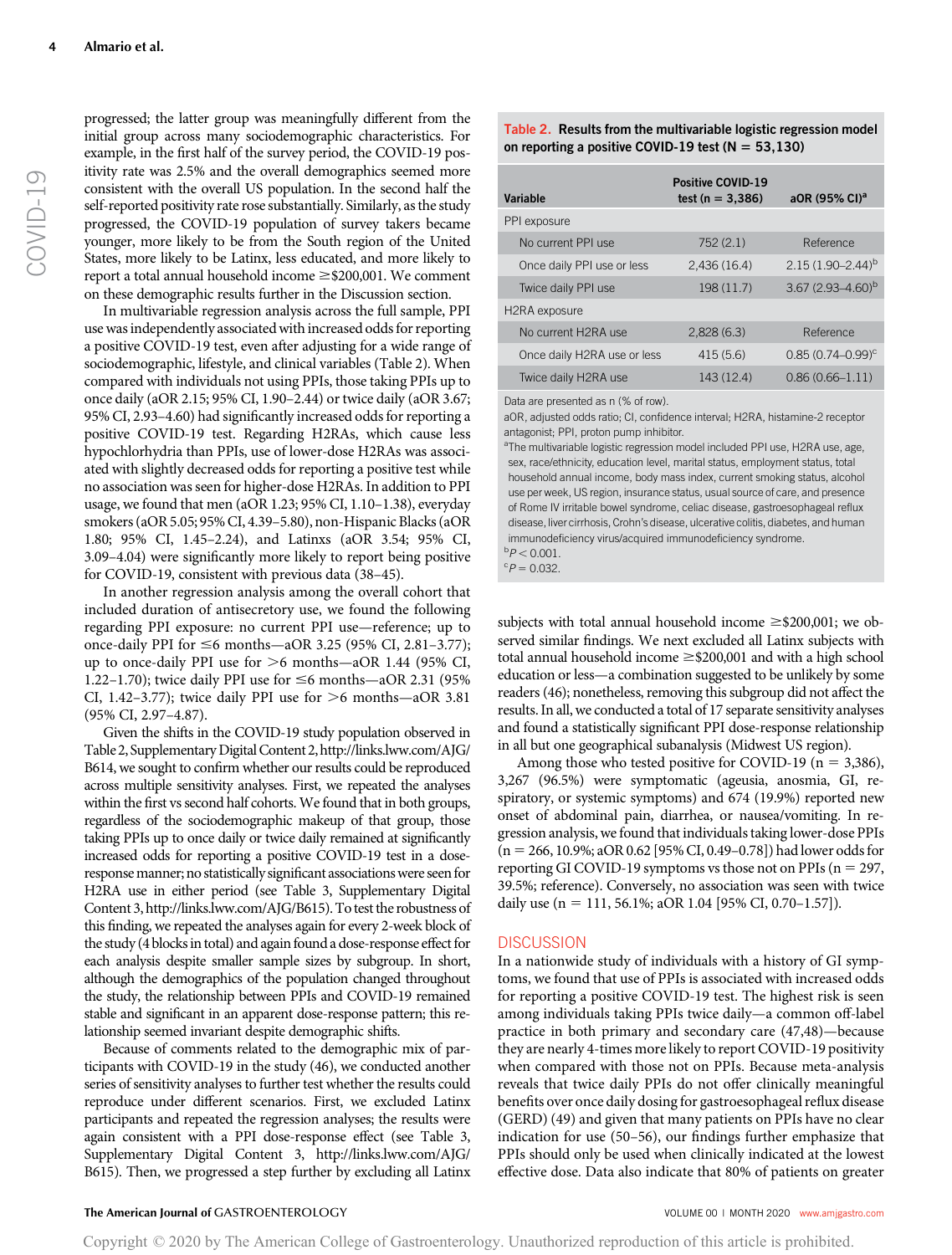Our study has several strengths. To our knowledge, this is the first study examining the relationship between PPIs and COVID-19 among a nationwide sample of Americans. Our finding that PPI use is associated with increased odds for acquiring SARS-CoV-2, which invades and replicates within enterocytes (13), is consistent with previous literature showing that PPIs also increase the risk for other enteric infections (1–6). Most of these studies, though, did not assess the impact of twice-daily dosing; further research examining whether PPI twice daily increases the risk for such infections over once-daily dosing are needed. We also examined the association between PPIs and GI COVID-19 symptoms and found that PPIs do not increase the odds for reporting such symptoms. Because GI symptoms are prevalent in those with COVID-19 (14), further studies assessing the mechanisms behind its differential presentations are needed. Moreover, unlike many studies that use retrospective data to examine potential PPI side effects (1), we prospectively constructed this online survey to test an a priori hypothesis. Although this approach has inherent limitations, as described below, leveraging an online, self-administered platform allows for efficient recruitment of a national sample; findings from single-site studies with limited sample sizes of patients presenting with COVID-19 may be less generalizable to other settings and populations.

There are also limitations to our study. First, the prevalence of COVID-19 in the overall study population (6.4%) was higher than current national estimates (46). As previously noted, this was not a study of the general population; it was a study of individuals with previous abdominal pain or discomfort, acid reflux, heartburn, or regurgitation and was not designed to arrive at a population estimate for COVID-19. Because most survey questions focused on GI symptoms, those with such symptoms may have been predisposed to completing the survey (the COVID-19 questions came at the end of the survey). Because COVID-19 commonly leads to GI symptoms (14), this selection may have contributed to the higher than expected positivity rate. There are other potential explanations for this finding. Although we generically positioned our survey at the outset as a "national health survey" and not as a COVID-19- or PPI-focused study, our results may be subject to participation bias because it occurred during a pandemic and, as a result, may have oversampled patients with COVID-19 who considered a "health survey" particularly relevant at a time of illness. It is also possible that those with COVID-19 may have been more likely to complete an online health survey while quarantined at home or may have heard about it from friends or family who received the survey.

Even with these potential explanations, it is possible that some respondents were simply dishonest regarding their diagnosis of COVID-19, particularly among those who completed the survey toward the end of the recruitment period when the prevalence rose considerably at a rate outpacing national data. Although it is unclear why an individual would falsify his or her COVID-19 status, it is also less clear how dishonesty would fall along a biological gradient of acid suppression. For example, it is not clear why people using twice daily PPI would be more dishonest about COVID-19 than patients on once daily PPI or why those on once daily PPI would be more

dishonest than those using H2RAs. Perhaps use of PPIs—but not H2RAs—is a surrogate marker for other factors associated with dishonesty, but we are challenged to offer a reasonable explanation. In addition, self-reported COVID-19 status has been used in other recent surveys regarding pandemic epidemiology (59,60).

Although there are many appropriate indications for PPIs, few individuals in the cohort specifically endorsed having received a formal diagnosis of GERD by a physician. That does not mean, however, that this cohort of PPI users did not experience GERD-related symptoms because 75.2% and 48.0% of respondents reported experiencing acid reflux/heartburn or regurgitation, respectively. This disconnect between the high prevalence of GERD symptoms but low rate of formal physician diagnosis suggests that many individuals in this sample were self-managing their GERD symptoms with over-the-counter PPIs or H2RAs without guidance from a clinician, consistent with published data (61), and thus would not have received a formal diagnosis. It is also possible that some respondents mistakenly failed to endorse "GERD"—a medical term—in contrast to "acid reflux" when they were asked to select among a list of physician-diagnosed conditions but did endorse symptoms when presented with a list of cardinal GERD symptoms. Some may also have forgotten having received a formal diagnosis of GERD. In any event, the PPI users did have a high prevalence of GERD symptoms, as expected.

Regarding sex, we noted in unadjusted analysis that there was a higher proportion of women than men among those with COVID-19. However, in adjusted analysis, men had slightly increased odds for being positive. At first glance, this may seem paradoxical. However, in bivariate analyses, we found that women in this sample were more likely to be insured (potentially allowing easier access to COVID-19 testing), more likely to be Latinx (a group disproportionately affected by COVID-19 (45)), and more likely to be from the South (a region with a high and increasing prevalence of COVID-19 during the conduct of this study (62)). Thus, there were multiple imbalances likely operating together to increase risk of COVID-19 among women in this cohort. When multivariable regression analysis was performed while accounting for these multiple imbalances, the analysis revealed that being a man was independently associated with slightly increased risk of COVID-19. That is, being a woman was a surrogate for several predictors of COVID-19 but was not, itself, a predictor of COVID-19. Although men seem to have higher rates for COVID-19-related hospitalizations vs women (63), the pandemic is rapidly evolving and time will determine whether there are also disparities regarding cases of COVID-19.

As the survey progressed, there was an increasing proportion of Latinxs reporting a high school education or less while also reporting a total household income of  $\geq$ \$200,001. Because we did not obtain data on number of individuals in the household, we do not know whether there were other cohabitants contributing to the reported total annual household income (in contrast to personal income, which we did not ask about). Of note, Latinx individuals in the United States are considerably more likely to live in multigenerational households than other groups (64). It is also possible that more respondents in the second half of the study were simply dishonest about their income or education.

Although it is unclear why the proportion of younger and Latinx individuals with COVID-19 was so pronounced in the latter part of the study, it is important to note that during the study period the median age for cases decreased (65) when compared with the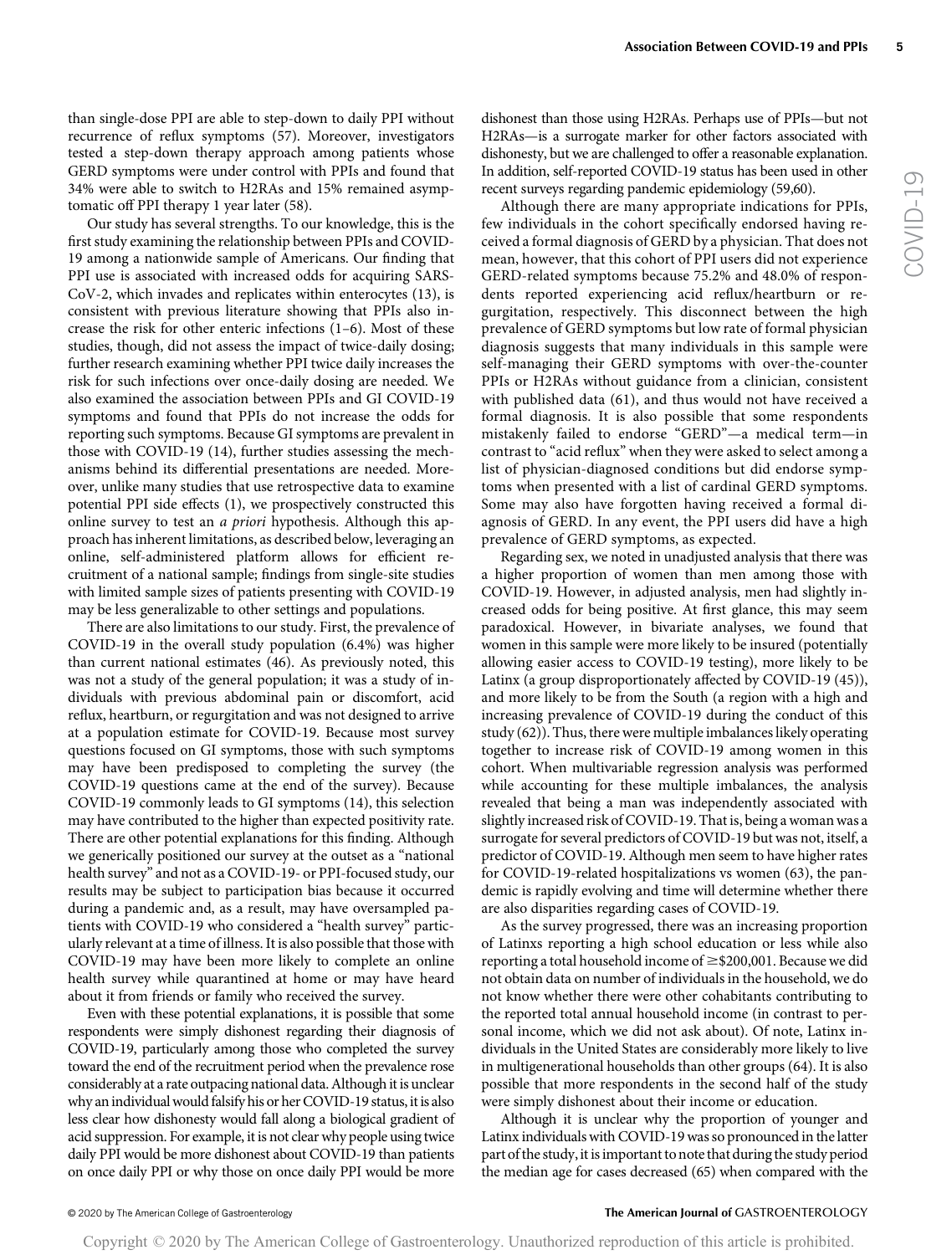start of the pandemic (66) and that Latinxs continue to be disproportionately affected (45). As of July 12, 2020, California, Florida, and Texas—states that are COVID-19 "hot spots"(62) and have the highest share of the US Hispanic population  $(64)$  reported the following regarding the age groups with the highest proportion of cases and overall percentage that are Latinx (45,67–69): California—age group: 18–34 years old; Latinx: 55% (vs 39% of state population); Florida—age group: 25–34 years old; Latinx: 44% (vs 25% of state population); Texas—age group: 20–39 years old; Latinx: 50% (vs 39% of state population).

We inquired with the survey research firm, Cint, to determine whether there had been any changes in their inclusion or exclusion criteria during the course of the study or whether any other change in their procedure might explain the differences in COVID-19 demographics between the first and second halves of the study. Cint indicated no changes were made in their recruitment process during the study. They enforced standard measures to reduce fraudulent answers and bots, as outlined in their Quality Charter (70). They did note, however, that during the COVID-19 pandemic, there has been a surge of engagement with Cint surveys in tandem with the conduct of this study, possibly because people have been social distancing and staying home, or have lost a job or suffered a pay cut, and therefore joined survey panels for additional income and to pass time at home. Others may have been quarantined because they had COVID-19. As the COVID-19 pandemic has expanded sociodemographic disparities, particularly among Latinx and less educated individualswho have experienced pay cuts and job losses at a higher rate than other groups (71,72), it is plausible to observe a disproportionate increase in these demographics in the second half of this survey. We do not believe this summarily invalidates the second half respondents but does indicate they may be systematically different from the first half respondents. In any event, we found the same results in both groups.

These evolving demographics during the survey period notwithstanding, we found consistent evidence that those using PPIs remained at significantly increased odds for being COVID-19 positive in each timeframe, whereas those on H2RAs were not, following a lockstep biological gradient in each period. Thus, although there were potential demographic anomalies in the latter period of the survey, the results of the study remained stable throughout all periods despite dynamic changes in the study population. In the first 2 weeks of the study, when the demographic distributions of the COVID-19 sample seemed more closely tied to the general population, there was a dose-response effect between use of PPIs and COVID-19. Similarly, in every period thereafter, no matter the demographic shifts that occurred, the same result remained consistent.

As with all observational studies, our study is susceptible to residual confounding. Although the aOR of 3.67 seen with twicedaily PPI use is in the "zone of interest" (odds ratio  $[OR] > 3$ ) (1), suggesting that bias alone might not entirely explain that degree of effect size, the aOR of 2.15 noted with up to once daily PPI use falls within the "zone of potential bias" (0.33  $<$  OR $<$ 3) and may reflect residual confounding from unmeasured variables not included in the model. For instance, individuals with certain comorbidities that increase the risk for severe COVID-19 (e.g., cardiovascular disease, chronic obstructive pulmonary disease, and chronic kidney disease (63)) may also be more likely to take PPIs. However, it is unclear whether these risk factors apply to acquiring COVID-19, which was the subject of this study, in contrast to developing severe COVID-19. Nevertheless, although our regression model included

age and smoking status as surrogates for these conditions, their noninclusion is a potential limitation of the study.

Selection bias may also be an issue because those severely ill and hospitalized with COVID-19 were unlikely to have taken the survey. Our survey was also conducted solely online and thus had a lower than expected proportion of individuals 60 years of age and older; although 73% of those 65 years of age and older currently use the internet (73), we may have selected for an elderly population that was more functional and independent.

There are also potential risks for misclassification and recall biases for medications. It is unclear, however, why misreporting of PPIs vs H2RAs would vary by COVID-19 status. That is, it seems unlikely that people with COVID-19 would misreport using a PPI (but not an H2RA), while people without COVID-19 would correctly classify such use. The short recall period also reduces risk of recall bias, and it is less of a concern for the medication data because we asked respondents about their current usage. Another potential limitation is that we did not determine how respondents tested positive for COVID-19 (e.g., polymerase chain reaction or serology testing) nor did we measure disease severity. We suspect, though, that most participants underwent polymerase chain reaction testing, in contrast to antibody surveillance, because most respondents had symptomatic COVID-19. Finally, there are limitations related to generalizability because the survey was administered only in English and did not assess reading ability; the findings may not be generalizable to non-English speakers or those with limited literacy.

In light of the strengths and limitations of this study, it is useful to place the results within the context of the traditional Hill criteria for establishing causality between a risk factor and an outcome, particularly because Vaezi et al. (1) recommended applying these criteria when assessing purported PPI associations. In the case of PPIs, it is vital to first pose and defend a biological mechanism linking the PPI to the adverse event; this can help protect against spurious or random associations that may be inadvertently discovered during data analysis in the absence of an a priori hypothesis. In the case of PPIs and COVID-19, we believe that there is sufficient biological plausibility based on the literature discussed in the Introduction section, although we recognize that biological plausibility does not imply biological certainty.

Next, it is worth considering the strength of association. Vaezi et al. (1) emphasized that an OR of 0.1–0.33 suggests "reduced risk," an OR of 0.33–3 implies "potential bias" from residual confounders or other data anomalies, and an OR of 3 or greater implies "increased risk" and is considered a "zone of interest". In this study, we found an aOR of 3.67 for use of twice daily PPIs, which falls within the "zone of interest." By contrast, up to once daily use of PPIs was associated with an aOR of 2.15, which falls within the upper range of the "zone of potential bias." On this criterion, it would seem that the risk of twice daily PPI should be more closely noted and that the once daily dose, although conferring a statistically higher odds of COVID-19 than nonuse, is of lower interest.

One must also consider whether there is a biological gradient, often manifesting as a dose-response relationship between the PPI and adverse event. Here, we find that twice daily PPI has a higher aOR than up to once daily PPI and that up to once daily PPI has a higher aOR than use of H2RA, following a stepwise biological gradient of gastric acid suppression.

Another criterion is consistency, meaning reproducibility of the findings among multiple analyses and studies. For the current study, the consistency criterion can be addressed in both general

#### The American Journal of GASTROENTEROLOGY **Annual American Journal of GASTROENTEROLOGY VOLUME 00 | MONTH 2020** [www.amjgastro.com](http://www.amjgastro.com)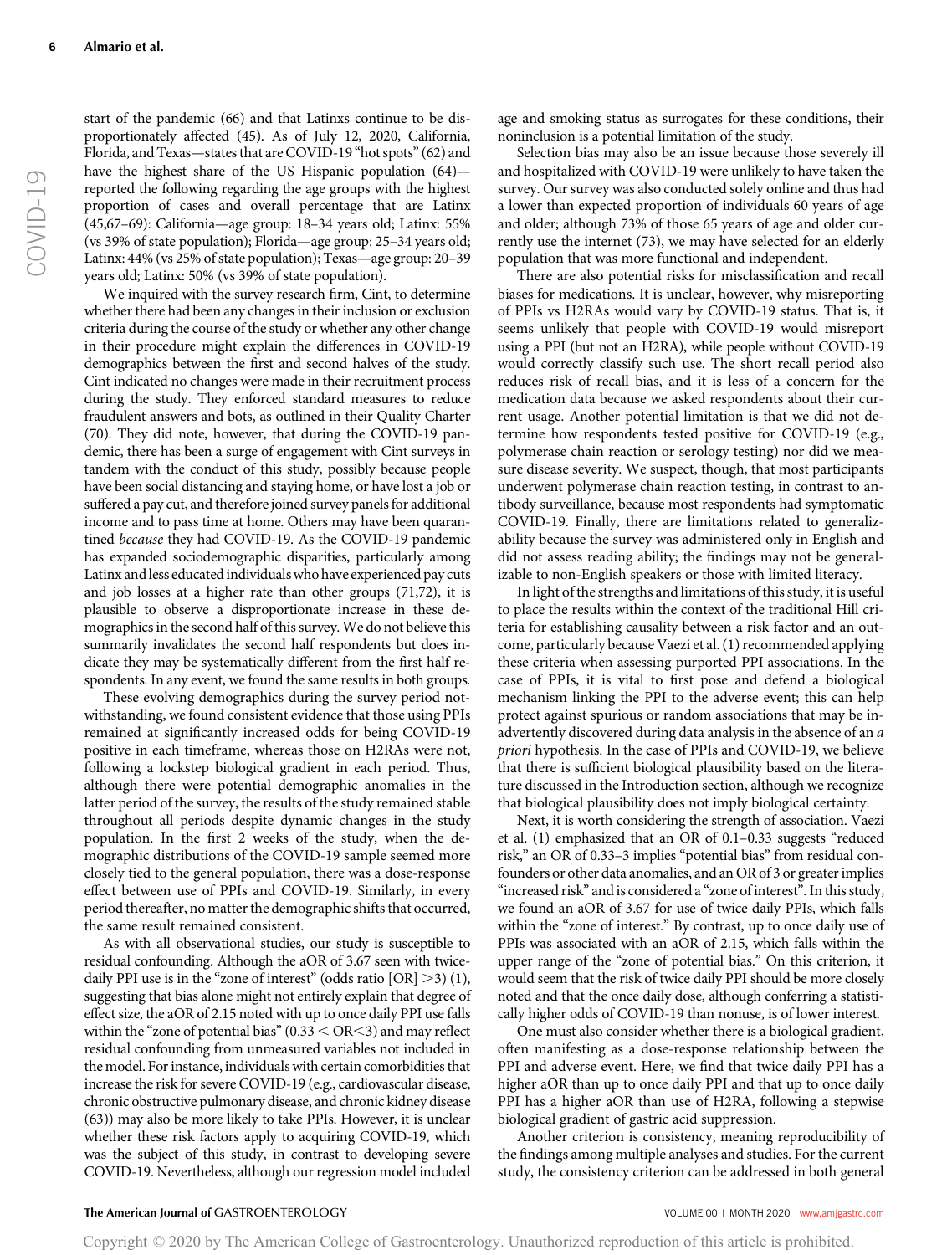and specific forms. Generally, this study reveals a link between use of PPIs and acquiring an enteric pathogen. Of all the purported adverse events linked to PPIs, Vaezi et al. acknowledge that "consistency has been shown among various studies examining this association" based on the strength of meta-analyses and prospective, randomized data discussed earlier (1–6). Moreover, the pooled OR in meta-analysis is 3.33 (4), a value similar to the aOR of 3.67 for twice daily PPI found in this study, supporting consistency with the published literature. In addition, we found consistent results across subgroup analyses, such as across study time periods and when excluding certain subgroups, further supporting the durability of the findings. The specific form of consistency relates to the link between PPIs and SARS-CoV-2 as an instance of enteric infection risk. Here, there is currently very little published data because this study represents the first large effort, to our knowledge, evaluating the relationship. We are aware of other efforts underway to evaluate the link between PPI exposure and COVID-19 outcomes, including mortality, and await the results of those analyses. As with any hypothesisgenerating observational study, the results may ultimately be supported by other work or not.

The temporality criterion refers to the timing between PPI exposure and onset of the adverse event. For example, if the event occurred before the exposure, then clearly there would be no causal link. Protopathic bias is a form of time bias in which a drug is used to manage the adverse event itself. In the case of COVID-19 and PPIs, one might imagine someone with COVID-19 developing GI symptoms and then turning to a PPI for relief. Failing to account for protopathic bias would artificially inflate the effect of PPIs. For that reason, individuals taking a PPI or H2RA for  $\leq$ 1 month and who were diagnosed with COVID-19 at least 2 months before survey completion were classified as nonusers to help reduce the risk of protopathic bias. Another related form of bias is time lag between the expected effect of PPIs and the onset of the adverse effect. For example, it is possible that patients on long-term PPIs have a different gastric acid profile than those on short-term PPIs. For that reason, we compared results among those using PPIs for  $\leq$ 6 months vs those using it for  $>$ 6 months and found significant results for all analyses, with the highest odds seen for those on longterm twice daily PPI (aOR 3.81). However, despite these efforts to address protopathic bias and time lag, only a prospective study can generate sufficient data to satisfy the temporality criterion.

In short, we found preliminary evidence of an association between use of PPIs and COVID-19, most notably among those using twice daily PPIs. Evidence for association includes biological plausibility, the strength of effect of twice daily PPIs within the "zone of interest" noted by Vaezi et al., evidence of a dose-response biological gradient, consistency with other literature examining the link between PPIs and enteric infections, and partial evidence in support of temporality. However, this study does not offer evidence of causation in the absence of a prospective trial and should be further investigated in different populations and settings. In the meantime, our findings support good clinical practice that PPIs should only be used when indicated at the lowest effective dose, such as the approved once-daily label dosage of over-the-counter and prescription PPIs.Additional studies should also assess whether there is an association between PPIs and indicators of COVID-19 severity, such as hospitalization, need for intubation, or mortality.

#### CONFLICTS OF INTEREST

Guarantor of the article: Brennan M.R. Spiegel, MD, MSHS.

Specific author contributions:C.V.A.;W.D.C.; B.M.R.S.: substantial contributions to the conception and design of the work; acquisition, analysis, and interpretation of data for the work; drafting the work and revising it critically for important intellectual content; final approval of the version to be published.

Financial support: The data used in this analysis were derived from a larger study evaluating gastrointestinal symptoms in America funded by a grant from Ironwood Pharmaceuticals. In response to the COVID-19 pandemic and before launching the parent study, we added additional questions regarding self-reported COVID-19 testing and related symptoms. Separate funding was not received for the analyses presented in this report. The Cedars-Sinai Center for Outcomes Research and Education (CS-CORE) is supported by The Marc and Sheri Rapaport Fund for Digital Health Sciences & Precision Health. C.V.A. and B.M.R.S. are supported by a National Institutes of Health/National Center for Advancing Translational Science UCLA Clinical and Translational Science Institute (CTSI) grant (UL1TR001881). Potential competing interests: C.V.A. has a stock option grant in My Total Health, has served on advisory boards for Bayer Healthcare and Synergy Pharmaceuticals, has served as a consultant for Alnylam Pharmaceuticals and Arena Pharmaceuticals, and received a onetime speaker's fee from Takeda Pharmaceuticals. After the paper was accepted for publication, C.V.A. served on an advisory board for Phathom Pharmaceuticals. W.D.C. has served as a consultant for Ironwood Pharmaceuticals, Phathom Pharmaceuticals, RedHill Biopharma Ltd., and Takeda Pharmaceuticals. B.M.R.S. has served on advisory boards for Allergan Inc, Alnylam Pharmaceuticals, Arena Pharmaceuticals, Ironwood Pharmaceuticals, Salix Pharmaceuticals, Synergy Pharmaceuticals, and Takeda Pharmaceuticals. B.M.R.S. served as a judge for a digital health competition held by Eli Lilly and Company, and has received research funding to his institution from Alnylam Pharmaceuticals, Ironwood Pharmaceuticals, Pfizer, Shire Pharmaceuticals, and Takeda Pharmaceuticals.

# Study Highlights

#### WHAT IS KNOWN

- $\sqrt{\ }$  Meta-analyses and randomized controlled trial data have shown that PPIs increase the risk for enteric infections, which is likely related to PPI-induced hypochlorhydria.
- $\blacktriangle$  Although the impact of acid suppression on SARS-CoV-2 is unknown thus far,  $pH \le 3$  impairs the infectivity of the similar SARS-CoV-1.
- $\blacktriangle$  As SARS-CoV-2 is a proven enteropathic virus, it has been posited that PPIs might increase the risk for acquiring COVID-19.

#### WHAT IS NEW HERE

- In a nationwide survey, use of PPIs is associated with increased odds for reporting a positive COVID-19 test; the highest risk is seen among individuals taking PPIs twice daily.
- Use of H2RAs is not associated with an elevated risk for reporting COVID-19.
- 3 These findings support good clinical practice that PPIs should only be used when indicated at the lowest effective dose, such as the approved once-daily label dosage of over-the-counter and prescription PPIs.
- Further studies examining the potential risk of PPIs and COVID-19, including clinical outcomes, should be conducted to further investigate this preliminary association.

COVID-19

COVID-19

### © 2020 by The American College of Gastroenterology The American Journal of GASTROENTEROLOGY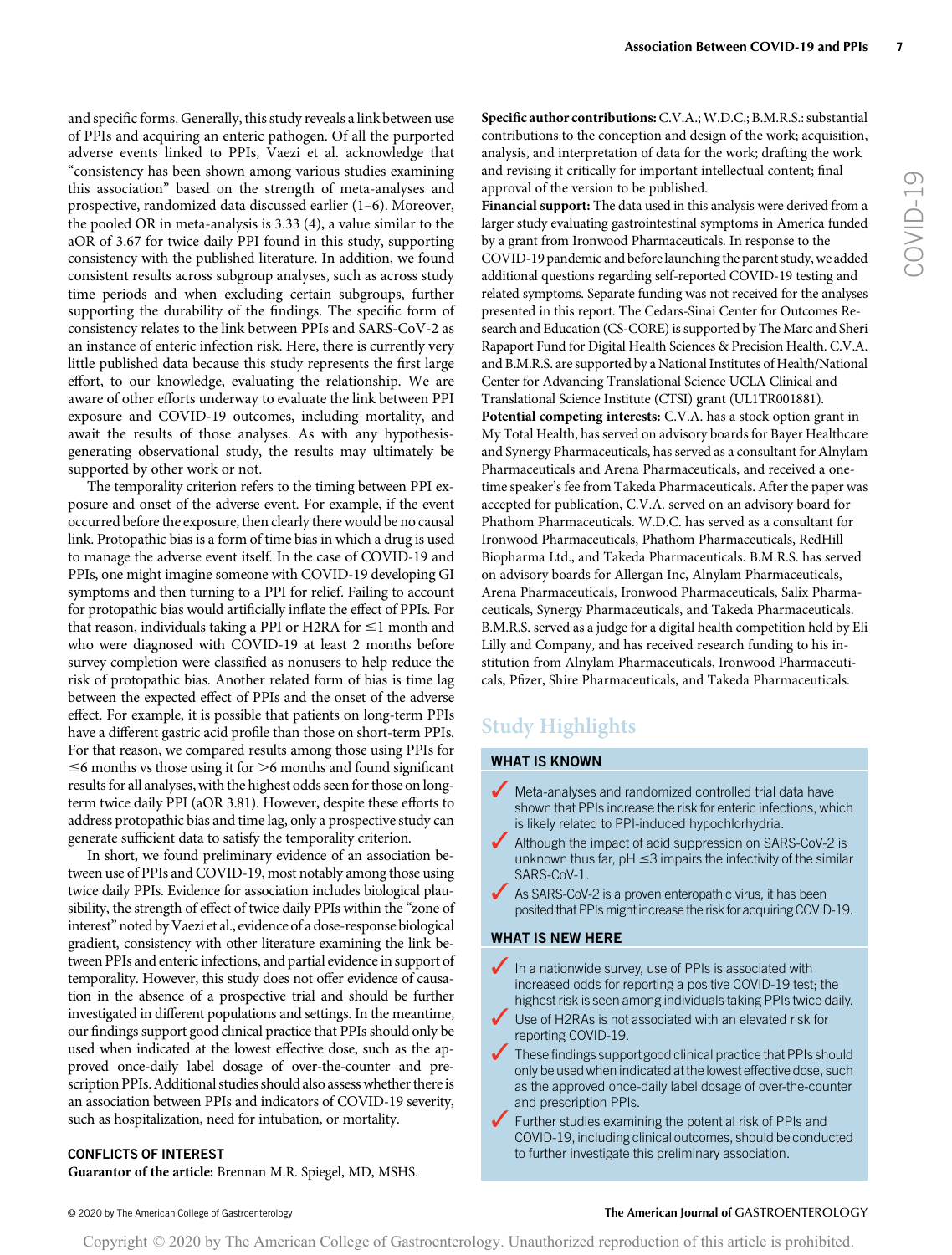## **REFERENCES**

- 1. Vaezi MF, Yang YX, Howden CW. Complications of proton pump inhibitor therapy. Gastroenterology 2017;153:35–48.
- 2. Moayyedi P, Eikelboom JW, Bosch J, et al. Safety of proton pump inhibitors based on a large, multi-year, randomized trial of patients receiving rivaroxaban or aspirin. Gastroenterology 2019;157:682–91.e2.
- Bavishi C, Dupont HL. Systematic review: The use of proton pump inhibitors and increased susceptibility to enteric infection. Aliment Pharmacol Ther 2011;34:1269–81.
- 4. Leonard J, Marshall JK, Moayyedi P. Systematic review of the risk of enteric infection in patients taking acid suppression. Am J Gastroenterol 2007;102:2047–56; quiz 2057.
- 5. Lo WK, Chan WW. Proton pump inhibitor use and the risk of small intestinal bacterial overgrowth: A meta-analysis. Clin Gastroenterol Hepatol 2013;11:483–90.
- 6. Vilcu AM, Sabatte L, Blanchon T, et al. Association between acute gastroenteritis and continuous use of proton pump inhibitors during winter periods of highest circulation of enteric viruses. JAMA Netw Open 2019;2:e1916205.
- 7. Kanno T, Matsuki T, Oka M, et al. Gastric acid reduction leads to an alteration in lower intestinal microflora. Biochem Biophys Res Commun 2009;381:666–70.
- 8. Seto CT, Jeraldo P, Orenstein R, et al. Prolonged use of a proton pump inhibitor reduces microbial diversity: Implications for Clostridium difficile susceptibility. Microbiome 2014;2:42.
- 9. Darnell ME, Subbarao K, Feinstone SM, et al. Inactivation of the coronavirus that induces severe acute respiratory syndrome, SARS-CoV. Virol Methods 2004;121:85-91.
- 10. Xiao F, Tang M, Zheng X, et al. Evidence for gastrointestinal infection of SARS-CoV-2. Gastroenterology 2020;158:1831–3.e3.
- 11. Trottein F, Sokol H. Potential causes and consequences of gastrointestinal disorders during a SARS-CoV-2 infection. Cell Rep 2020;32:107915.
- 12. Hamming I, Timens W, Bulthuis ML, et al. Tissue distribution of ACE2 protein, the functional receptor for SARS coronavirus. A first step in understanding SARS pathogenesis. J Pathol 2004;203:631–7.
- 13. Lamers MM, Beumer J, van der Vaart J, et al. SARS-CoV-2 productively infects human gut enterocytes. Science 2020;369:50–4.
- 14. Sultan S, Altayar O, Siddique SM, et al. AGA Institute rapid review of the GI and liver manifestations of COVID-19, meta-analysis of international data, and recommendations for the consultative management of patients with COVID-19. Gastroenterology 2020;159:320–34.e27.
- 15. Xiao F, Sun J, Xu Y, et al. Infectious SARS-CoV-2 in feces of patient with severe COVID-19. Emerg Infect Dis 2020;26:1920–1922.
- 16. Wang W, Xu Y, Gao R, et al. Detection of SARS-CoV-2 in different types of clinical specimens. JAMA 2020;323:1843–4.
- 17. Cheung KS, Hung IFN, Chan PPY, et al. Gastrointestinal manifestations of SARS-CoV-2 infection and virus load in fecal samples from a Hong Kong cohort: Systematic review and meta-analysis. Gastroenterology 2020;159:81–95.
- 18. Chen L, Lou J, Bai Y, et al. COVID-19 disease with positive fecal and negative pharyngeal and sputum viral tests. Am J Gastroenterol 2020;115: 790.
- 19. Foladori P, Cutrupi F, Segata N, et al. SARS-CoV-2 from faeces to wastewater treatment: What do we know? A review. Sci Total Environ 2020;743:140444.
- 20. Nabi G, Siddique R, Khan S. Detecting viral outbreaks in future using enhanced environmental surveillance. Environ Res 2020;188:109731.
- 21. Daughton CG. Wastewater surveillance for population-wide Covid-19: The present and future. Sci Total Environ 2020;736:139631.
- 22. Peccia J, Zulli A, Brackney DE, et al. SARS-CoV-2 RNA concentrations in primary municipal sewage sludge as a leading indicator of COVID-19 outbreak dynamics. medRxiv 2020.
- 23. Yeo C, Kaushal S, Yeo D. Enteric involvement of coronaviruses: Is faecaloral transmission of SARS-CoV-2 possible? Lancet Gastroenterol Hepatol 2020;5:335–7.
- 24. Wu Y, Guo C, Tang L, et al. Prolonged presence of SARS-CoV-2 viral RNA in faecal samples. Lancet Gastroenterol Hepatol 2020;5:434–5.
- 25. Dhar D, Mohanty A. Gut microbiota and Covid-19- possible link and implications. Virus Res 2020;285:198018.
- 26. Zhou J, Li C, Zhao G, et al. Human intestinal tract serves as an alternative infection route for Middle East Respiratory Syndrome coronavirus. Sci Adv 2017;3:eaao4966.
- 27. Uno Y. Why does SARS-CoV-2 invade the gastrointestinal epithelium? Gastroenterology 2020. [Epub ahead of print April 10, 2020].
- 28. Horner KJ. Hypothesis: Increased Risk of COVID-19 Infection with Proton Pump Inhibitor Use. [\(https://onedrive.live.com/?authkey](https://onedrive.live.com/?authkey=%21Ash2T9ZGcT7ozdw&tnqh_x0026;cid=4D5E0A2E1FAED8C5&tnqh_x0026;id=4D5E0A2E1FAED8C5%21574&tnqh_x0026;parId=4D5E0A2E1FAED8C5%21252&tnqh_x0026;o=OneUp)=% [21Ash2T9ZGcT7ozdw&cid](https://onedrive.live.com/?authkey=%21Ash2T9ZGcT7ozdw&tnqh_x0026;cid=4D5E0A2E1FAED8C5&tnqh_x0026;id=4D5E0A2E1FAED8C5%21574&tnqh_x0026;parId=4D5E0A2E1FAED8C5%21252&tnqh_x0026;o=OneUp)=4D5E0A2E1FAED8C5&id=4D5E0 [A2E1FAED8C5%21574&parId](https://onedrive.live.com/?authkey=%21Ash2T9ZGcT7ozdw&tnqh_x0026;cid=4D5E0A2E1FAED8C5&tnqh_x0026;id=4D5E0A2E1FAED8C5%21574&tnqh_x0026;parId=4D5E0A2E1FAED8C5%21252&tnqh_x0026;o=OneUp)=4D5E0A2E1FAED8C5% [21252&o](https://onedrive.live.com/?authkey=%21Ash2T9ZGcT7ozdw&tnqh_x0026;cid=4D5E0A2E1FAED8C5&tnqh_x0026;id=4D5E0A2E1FAED8C5%21574&tnqh_x0026;parId=4D5E0A2E1FAED8C5%21252&tnqh_x0026;o=OneUp)=OneUp) (2020). Accessed July 12, 2020.
- 29. Palsson OS, Whitehead WE, Van Tilburg MA, et al. Development and validation of the Rome IV diagnostic questionnaire for adults. Gastroenterology 2016;150:1481–91.
- 30. Parish SJ, Faubion SS, Weinberg M, et al. The MATE survey: Men's perceptions and attitudes towards menopause and their role in partners' menopausal transition. Menopause 2019;26:1110.
- 31. Robin SG, Keller C, Zwiener R, et al. Prevalence of pediatric functional gastrointestinal disorders utilizing the Rome IV criteria. J Pediatr 2018; 195:134–9.
- 32. Spiegel BM, Hays RD, Bolus R, et al. Development of the NIH Patient-Reported Outcomes Measurement Information System (PROMIS) gastrointestinal symptom scales. Am J Gastroenterol 2014;109:1804–14.
- 33. Van Tilburg MA, Hyman PE, Walker L, et al. Prevalence of functional gastrointestinal disorders in infants and toddlers. J Pediatr 2015;166:684–9.
- Wilkins CH, Mapes BM, Jerome RN, et al. Understanding what information is valued by research participants, and why. Health Aff 2019; 38:399–407.
- 35. Bryant C, Szejda K, Parekh N, et al. A survey of consumer perceptions of plant-based and clean meat in the USA, India, and China. Front Sustain Food Syst 2019;3:11.
- Gliklich J, Maurer R, Bergmark RW. Patterns of texting and driving in a US national survey of millennial parents vs older parents. JAMA Pediatr 2019;173:689–90.
- 37. Stephens SE, Foley KL, Miller D, et al. The effects of health disparities on perceptions about lung cancer screening (LCS): Survey results of a patient sample. Lung 2019;197:735–40.
- 38. Azar KMJ, Shen Z, Romanelli RJ, et al. Disparities in outcomes among COVID-19 patients in a large health care system in California. Health Aff (Millwood) 2020;39:1253–62.
- 39. Stelzig KE, Canepa-Escaro F, Schiliro M, et al. Estrogen regulates the expression of SARS-CoV-2 receptor ACE2 in differentiated airway epithelial cells. Am J Physiol Lung Cell Mol Physiol 2020;318:L1280–1.
- Vardavas CI, Nikitara K. COVID-19 and smoking: A systematic review of the evidence. Tob Induc Dis 2020;18:20.
- 41. Wadhera RK, Wadhera P, Gaba P, et al. Variation in COVID-19 hospitalizations and deaths across New York City boroughs. JAMA 2020; 323:2192–5.
- 42. Webb Hooper M, Nápoles AM, Pérez-Stable EJ. COVID-19 and racial/ ethnic disparities. JAMA 2020. [Epub ahead of print May 11, 2020.]
- 43. Sood N, Simon P, Ebner P, et al. Seroprevalence of SARS-CoV-2-specific antibodies among adults in Los Angeles County, California, on April 10- 11, 2020. JAMA 2020;323:2425–7.
- 44. Anyane-Yeboa A, Sato T, Sakuraba A. Racial disparities in COVID-19 deaths reveal harsh truths about structural inequality in America. J Intern Med 2020. [Epub ahead of print May 25, 2020.]
- 45. COVID Tracking Project. Racial Data Dashboard. ([https://covidtracking.](https://covidtracking.com/race/dashboard) [com/race/dashboard\)](https://covidtracking.com/race/dashboard) (2020). Accessed July 12, 2020.
- Dahly D, Elia M, Johansen M. A Letter of Concern Regarding Increased Risk of COVID-19 Among Users of Proton Pump Inhibitors by Almario, Chey, and Spiegel. (<https://zenodo.org/record/3940578>) (2020). Accessed July 12, 2020.
- 47. Chey WD, Mody RR, Wu EQ, et al. Treatment patterns and symptom control in patients with GERD: US community-based survey. Curr Med Res Opin 2009;25:1869–78.
- 48. Targownik LE, Metge C, Roos L, et al. The prevalence of and the clinical and demographic characteristics associated with high-intensity proton pump inhibitor use. Am J Gastroenterol 2007;102:942–50.
- 49. Zhang H, Yang Z, Ni Z, et al. A meta-analysis and systematic review of the efficacy of twice daily PPIs versus once daily for treatment of gastroesophageal reflux disease. Gastroenterol Res Pract 2017;2017:9865963.
- 50. Eid SM, Boueiz A, Paranji S, et al. Patterns and predictors of proton pump inhibitor overuse among academic and non-academic hospitalists. Intern Med 2010;49:2561–8.
- 51. George CJ, Korc B, Ross JS. Appropriate proton pump inhibitor use among older adults: A retrospective chart review. Am J Geriatr Pharmacother 2008;6:249–54.
- 52. Glew CM, Rentler RJ. Use of proton pump inhibitors and other acid suppressive medications in newly admitted nursing facility patients. J Am Med Dir Assoc 2007;8:607–9.

#### The American Journal of GASTROENTEROLOGY **Annual American Journal of GASTROENTEROLOGY VOLUME 00 | MONTH 2020** [www.amjgastro.com](http://www.amjgastro.com)